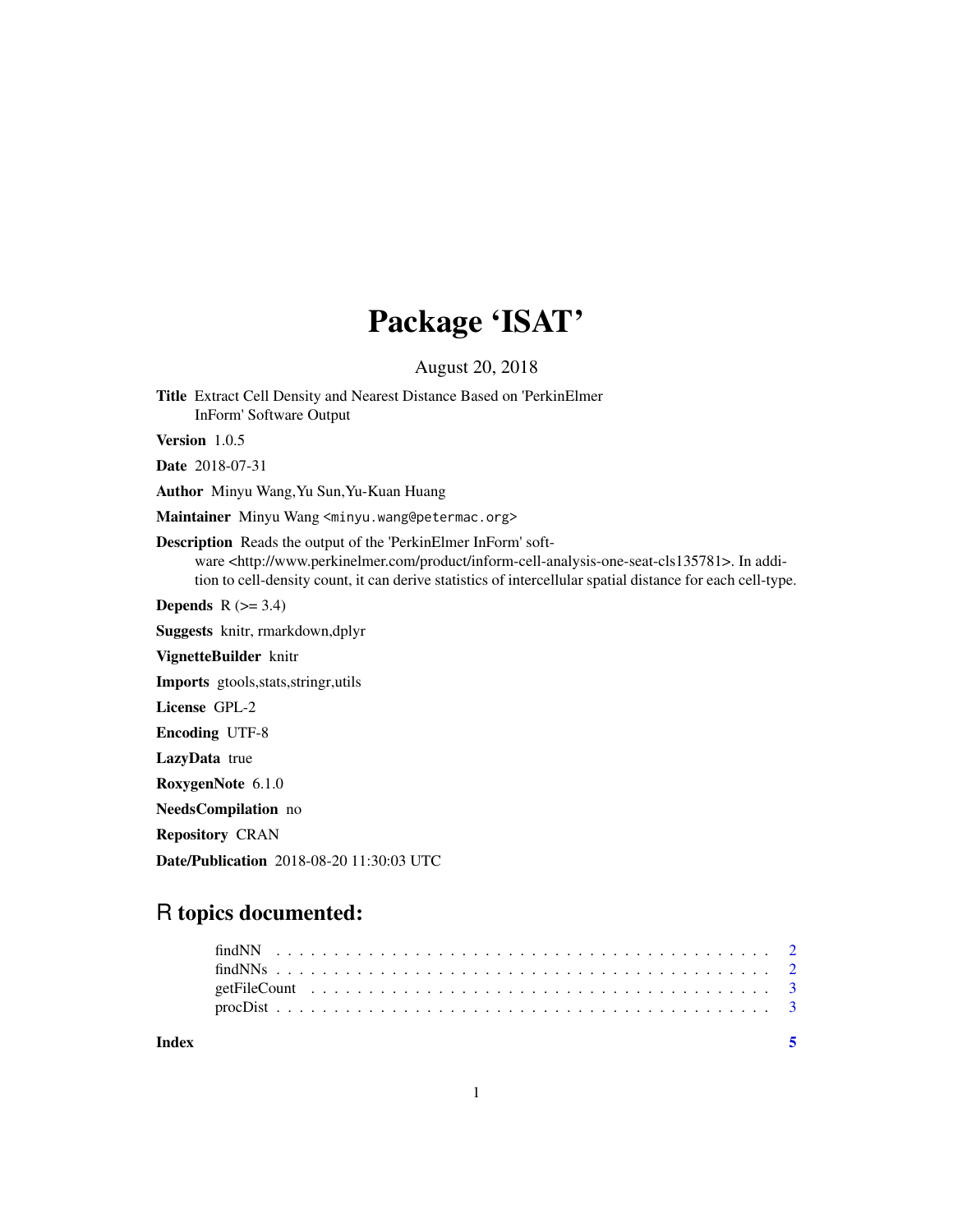<span id="page-1-0"></span>

#### Description

Find the nearest neighbour (NN) given a cell and a group of cells;

#### Usage

```
findNN(cell, cellList, XY_LABELS = c("Cell.X.Position",
  "Cell.Y.Position"))
```
# Arguments

| cell      | An object cell                            |
|-----------|-------------------------------------------|
| cellList  | A list of cell types to be calculated for |
| XY LABELS | x and y positions of the cell             |

#### Value

The Nearest Neibour Cell distance and calculate the distance

#### Examples

```
Cell.X.Position=sample (1:100,1)
Cell.Y.Position=sample (1:100,1)
Tcell=data.frame(Cell.X.Position,Cell.Y.Position)
Cell.X.Position=sample(1:500,5,replace=TRUE)
Cell.Y.Position=sample(1:500,5,replace=TRUE)
Tumor.cells=data.frame(Cell.X.Position,Cell.Y.Position)
findNN(Tcell,Tumor.cells,XY_LABELS=c('Cell.X.Position', 'Cell.Y.Position'))
```
findNNs *Read a file and compute the NN through permutations;*

#### Description

Read a file and compute the NN through permutations;

#### Usage

findNNs(filename, cell\_names = NULL)

#### Arguments

| filename   | the file to be processed |
|------------|--------------------------|
| cell_names | A list of cell types     |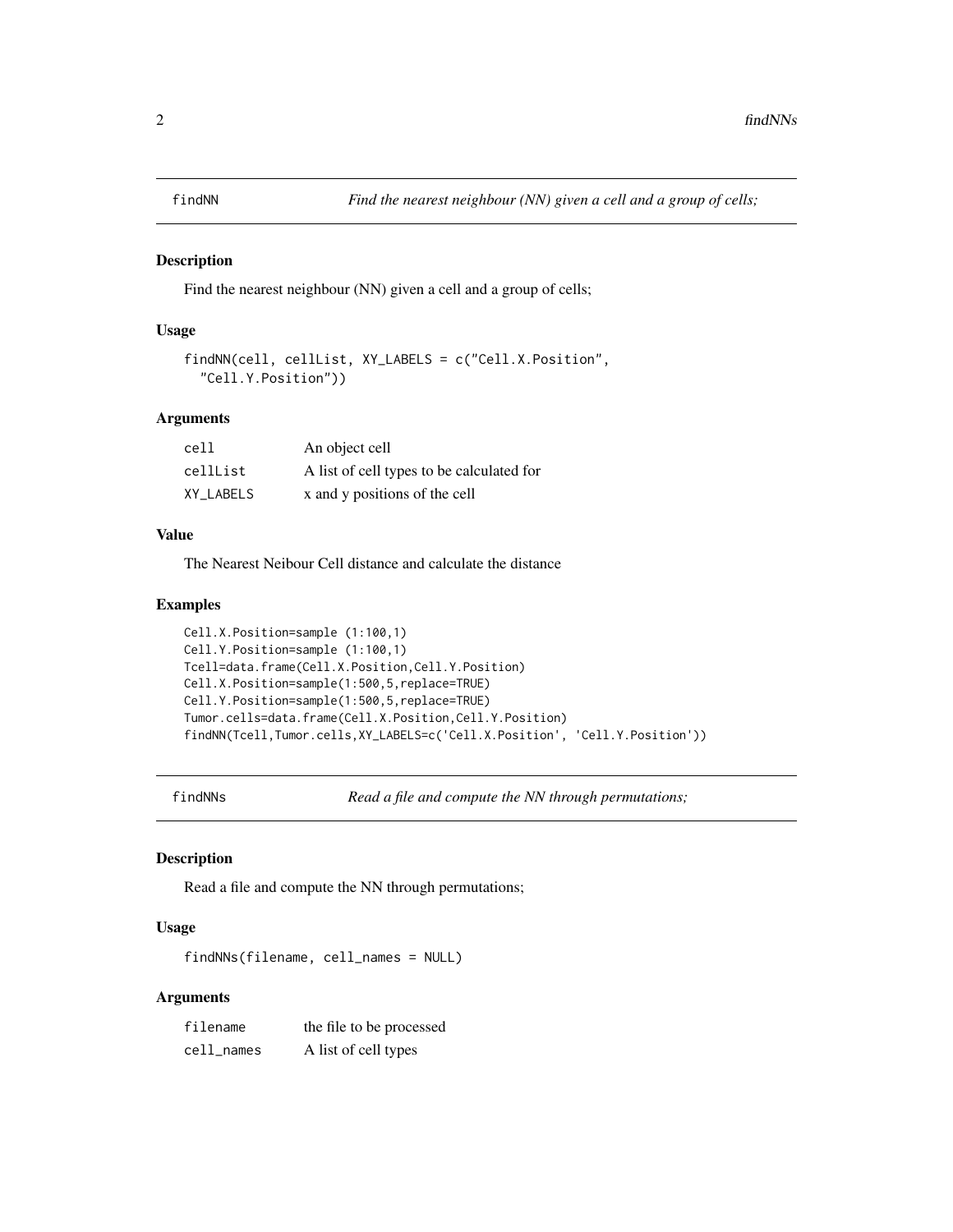# <span id="page-2-0"></span>getFileCount 3

# Value

The Nearest Neibour Cell distance in the file

getFileCount *Get the count number of each phenotype for each tissue category*

# Description

Get the count number of each phenotype for each tissue category

# Usage

```
getFileCount(dataFile)
```
# Arguments

dataFile File path to the data file

#### Value

a data frame summary of count

procDist *Extract the statistics from the result given by findNNs*

# Description

Extract the statistics from the result given by findNNs

# Usage

```
procDist(distResult, thred = 30)
```
# Arguments

| distResult | A distance result file from find NNs |
|------------|--------------------------------------|
| thred      | a threshold distance as cut-off      |

#### Value

The statistics extracted from the distace result file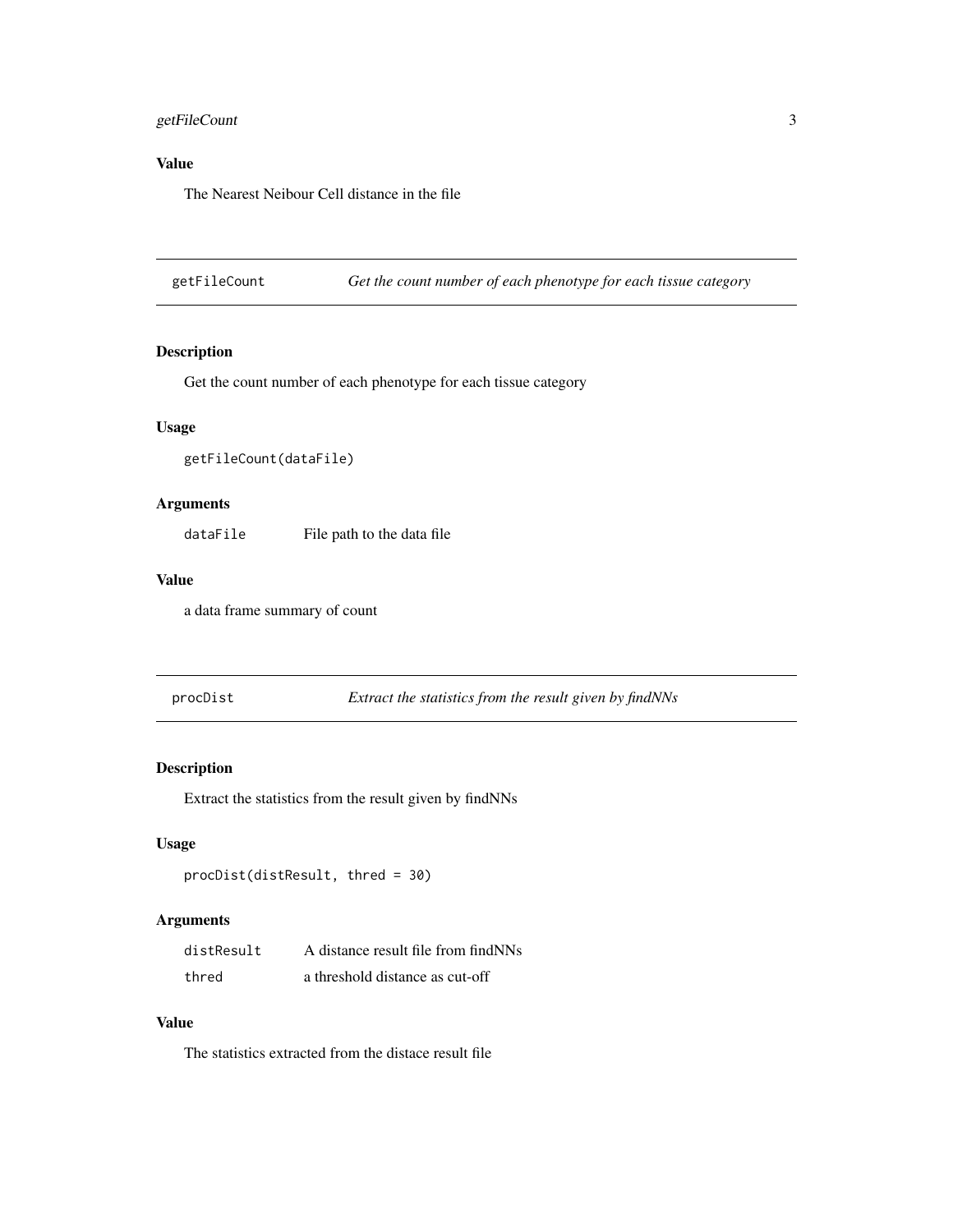# Examples

```
Cell.X.Position=sample(1:1000, 20, replace=TRUE)
Cell.Y.Position=sample(1:1000, 20, replace=TRUE)
distance = runif(20, min=0, max=100)distResult = data.frame (Cell.X.Position,Cell.Y.Position,distance)
thred=30
procDist(distResult,thred)
```